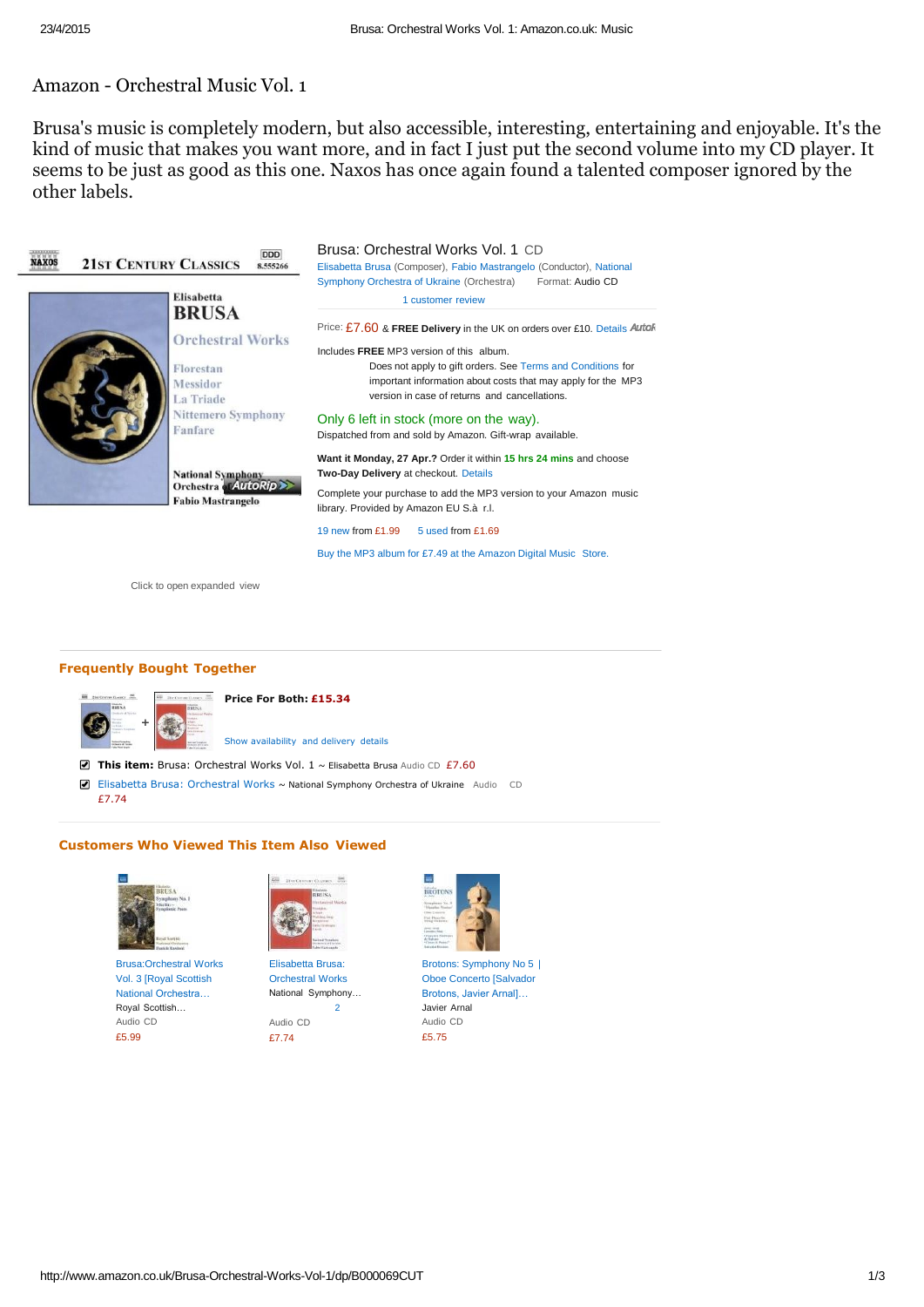#### **Product details**

**Orchestra:** National [Symphony](http://www.amazon.co.uk/s/ref%3Ddp_db_clas_orch?ie=UTF8&keywords=National%20Symphony%20Orchestra%20of%20Ukraine&search-alias=classical) Orchestra of Ukraine **Conductor:** Fabio [Mastrangelo](http://www.amazon.co.uk/s/ref%3Ddp_db_clas_cond?ie=UTF8&keywords=Fabio%20Mastrangelo&search-alias=classical) **Composer:** [Elisabetta](http://www.amazon.co.uk/s/ref%3Ddp_db_clas_comp?ie=UTF8&keywords=Elisabetta%20Brusa&search-alias=classical) Brusa **Audio CD** (1 July 2002) **Number of Discs:** 1 **Format:** CD **Label:** Naxos **ASIN:** B000069CUT **Other Editions:** MP3 [Download](http://www.amazon.co.uk/mp3/dp/B001LZY5B8/ref%3Dmb_oe_o) **Average Customer Review:** [\(1 customer](http://www.amazon.co.uk/product-reviews/B000069CUT/ref%3Ddp_db_cm_cr_acr_txt?ie=UTF8&showViewpoints=1) review) **Amazon Bestsellers Rank:** 86,453 in Music [\(See Top 100 in Music\)](http://www.amazon.co.uk/gp/bestsellers/music/ref%3Dpd_dp_ts_m_h__1)

Would you like to **[update product info](https://www.amazon.co.uk/gp/gfix/welcome.html/ref%3Dgfix-product-detail-catalog?ie=UTF8&ASIN=B000069CUT&merchantID=A3P5ROKL5A1OLE&storeID=music)**, **[give feedback on images](https://www.amazon.co.uk/gp/gfix/imageCorrection.html/ref%3Dgfix-product-detail-image?ie=UTF8&ASIN=B000069CUT&merchantID=A3P5ROKL5A1OLE&storeID=music)**, or **tell us about a lower price**?

### **Listen to Samples and Buy MP3s**

Songs from this album are available to purchase as MP3s. Click on "Buy MP3" or view the MP3 [Album.](http://www.amazon.co.uk/dp/B001LZY5B8/ref%3Dmu_dm_alb_dp)

| <b>Samples</b>    |                                              |                                                |               |         |  |
|-------------------|----------------------------------------------|------------------------------------------------|---------------|---------|--|
| <b>Song Title</b> |                                              | <b>Time</b>                                    | <b>Price</b>  |         |  |
|                   | 1. Florestan                                 | 16:22                                          | Album<br>Only |         |  |
|                   | 2. Messidor                                  | 11:55                                          | Album<br>Only |         |  |
|                   | 3. La triade: La Triade                      | 13:51                                          | Album<br>Only |         |  |
| Œ                 | 4. Nittemero Symphony: Allegro ma non troppo | 10:02                                          | Album<br>Only |         |  |
| Œ                 | 5. Nittemero Symphony: Largo                 | 8:29                                           | Album<br>Only |         |  |
|                   | 6. Nittemero Symphony: Allegro ma non troppo | 10:09                                          | Album<br>Only |         |  |
|                   | 7. Fanfare                                   | 4:51                                           | £0.79         | Buy MP3 |  |
|                   |                                              | Visit our audio help page for more information |               |         |  |

### **Customer Reviews**

[\(1\)](http://www.amazon.co.uk/product-reviews/B000069CUT/ref%3Dcm_cr_dp_see_all_top?ie=UTF8&showViewpoints=1&sortBy=byRankDescending) 4.0 out of 5 stars 5 star 0  $4 \text{ star}$  $4 \text{ star}$  $4 \text{ star}$  [1](http://www.amazon.co.uk/product-reviews/B000069CUT/ref%3Dcm_cr_dp_hist_four?ie=UTF8&filterBy=addFourStar&showViewpoints=0)  $3 \text{ star}$  0  $2 \text{ star}$  0 1 star 0 Share your thoughts with other customers [Write a customer](http://www.amazon.co.uk/review/create-review/ref%3Dcm_cr_dp_wrt_top?ie=UTF8&asin=B000069CUT&channel=detail-glance&nodeID=229816&store=music) review

[See the customer](http://www.amazon.co.uk/product-reviews/B000069CUT/ref%3Dcm_cr_dp_see_all_summary?ie=UTF8&showViewpoints=1&sortBy=byRankDescending) review

#### **Most Helpful Customer Reviews**

5 of 5 people found the following review helpful

**[An interesting](http://www.amazon.co.uk/review/R1XU4U7FCKE3PP/ref%3Dcm_cr_dp_title?ie=UTF8&ASIN=B000069CUT&channel=detail-glance&nodeID=229816&store=music) discovery**

By A Customer on 10 April 2006

### Format: Audio CD **Verified Purchase**

Elisabetta Brusa was an entirely new name to me and I bought this CD purely on impulse as the blurb on the back promised something different from the usual modern 'barbed wire'.

Her idiom is strongly tonal, but she writes freshly and has a good ear (her orchestration, especially in La Triade is phenomenal, vividly painting the storm it describes sonically). Messidor makes an immediate impression - a beautifully crafted, exhilarating work which makes an excellent introduction to Brusa's soundworld.

In all, a fascinating discovery - thanks for Naxos's enterprise in sponsoring new works by contemporary composers. My only reservation was some sour oboe intonation here and there in an otherwise wellplayed performasnce - hence the four stars. I give the works themselves five stars.

[Comment](http://www.amazon.co.uk/review/R1XU4U7FCKE3PP/ref%3Dcm_cr_dp_cmt?ie=UTF8&ASIN=B000069CUT&channel=detail-glance&nodeID=229816&store=music&wasThisHelpful) Was this review helpful to you? | [Yes](http://www.amazon.co.uk/gp/voting/cast/Reviews/2115/R1XU4U7FCKE3PP/Helpful/1/ref%3Dcm_cr_dp_voteyn_yes?ie=UTF8&target=aHR0cDovL3d3dy5hbWF6b24uY28udWsvZ3AvcHJvZHVjdC9CMDAwMDY5Q1VUL3JlZj1jbV9jcl9kcHZvdGVyZHI&token=BA764169899AC3736AC29544E62785E3B3C7B21E&voteAnchorName=R1XU4U7FCKE3PP.2115.Helpful.Reviews&voteSessionID=277-3182160-4653720) | [No](http://www.amazon.co.uk/gp/voting/cast/Reviews/2115/R1XU4U7FCKE3PP/Helpful/-1/ref%3Dcm_cr_dp_voteyn_no?ie=UTF8&target=aHR0cDovL3d3dy5hbWF6b24uY28udWsvZ3AvcHJvZHVjdC9CMDAwMDY5Q1VUL3JlZj1jbV9jcl9kcHZvdGVyZHI&token=92B7421AACBBF29D43B092210BB2CEF4111DC205&voteAnchorName=R1XU4U7FCKE3PP.2115.Helpful.Reviews&voteSessionID=277-3182160-4653720)

#### **[See the customer](http://www.amazon.co.uk/product-reviews/B000069CUT/ref%3Dcm_cr_dp_see_all_btm?ie=UTF8&showViewpoints=1&sortBy=bySubmissionDateDescending) review**

[Write a customer](http://www.amazon.co.uk/review/create-review/ref%3Dcm_cr_dp_wrt_btm?ie=UTF8&asin=B000069CUT&channel=detail-glance&nodeID=229816&store=music) review